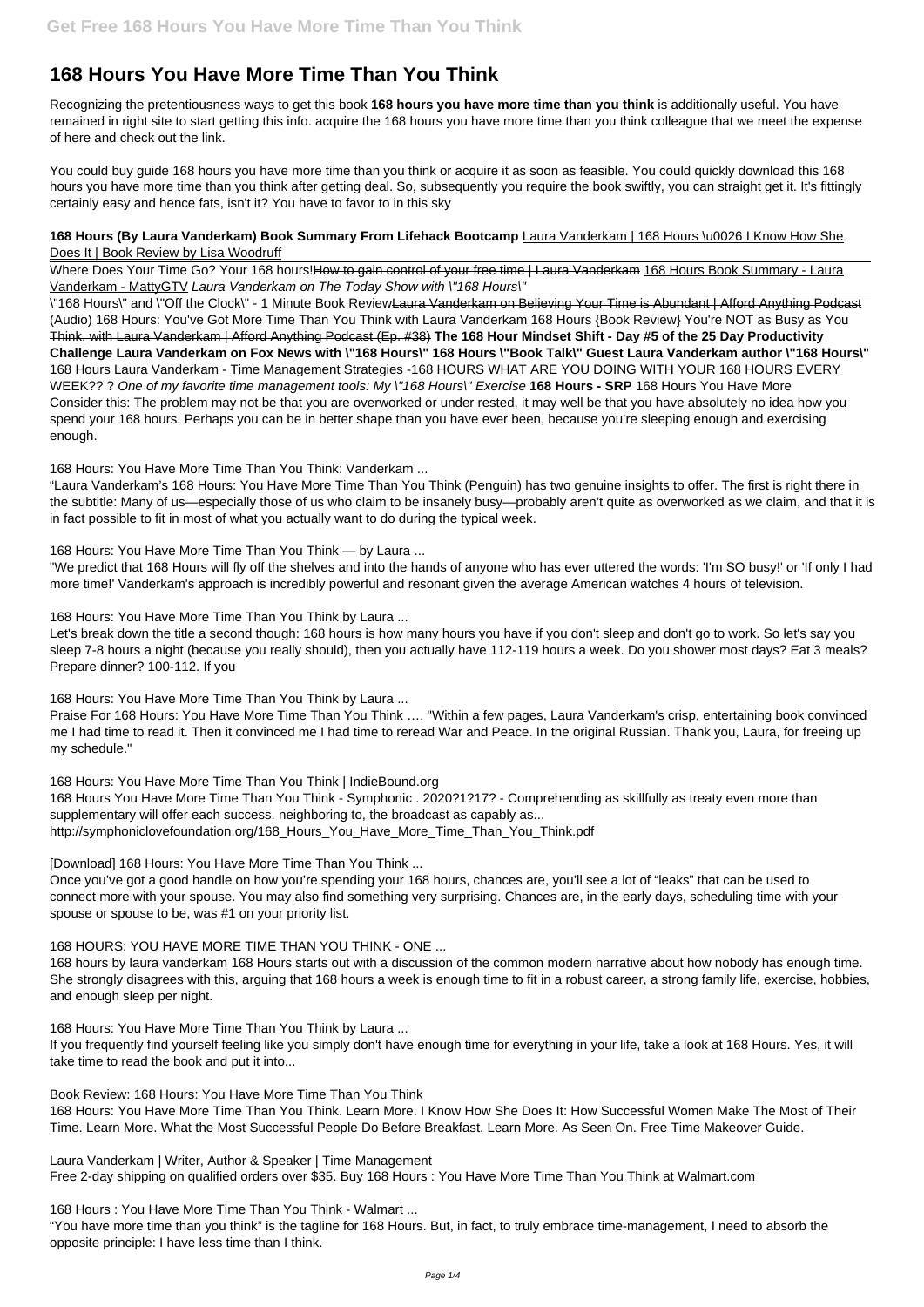## **Get Free 168 Hours You Have More Time Than You Think**

#### A review of Laura Vanderkam's 168 Hours: You Have More ...

168 Hours: You Have More Time Than You Think. By Laura Vanderkam, Buy the book. GET GET GET GET GET. This book has 1 recommendations. Seth Godin (Author / ) We so often live our lives day by day. Laura wants us to think about doing it hour by hour. Living this mantra by example, she gets more done in a day than most of us do in a week.

#### 168 Hours: You Have More Time Than You Think

"A week has 168 hours; if you work 50 hours and sleep 56 (8 per night), that still leaves 62 hours for other things." -Laura Vanderkam, What the Most Successful People Do Before Breakfast

#### 168 Hours A Week: How Do You Want To Spend Them? | by ...

?There are 168 hours in a week. This book is about where the time really goes, and how we can all use it better. It's an unquestioned truth of modern life: we are starved for time. With the rise of two-income families, extreme jobs, and 24/7 connectivity, life is so frenzied we can barely fi…

#### ?168 Hours: You Have More Time Than You Think on Apple Books

168 Hours: You Have More Time Than You Think. by Laura Vanderkam. 3.65 avg. rating · 5838 Ratings. There are 168 hours in a week. This is your guide to getting the most out of them. It's an unquestioned truth of modern life: we are starved for time. We tell ourselves we'd like to read more, get to …

#### Books similar to 168 Hours: You Have More Time Than You Think

There are 168 hours in a week; this is immutable truth. That sounds like a lot, but is it really enough time to cover the demands of a successful career, family involvement, and everything else...

#### Relax, You Have 168 Hours This Week

There are 168 hours in a week. This book is about where the time really goes, and how we can all use it better. It's an unquestioned truth of modern life: we are starved for time. With the rise of two-income families, extreme jobs, and 24/7 connectivity, life is so frenzied we can barely find time to breathe.

#### 168 Hours: You Have More Time Than You Think by Laura ...

Check out this great listen on Audible.com. There are 168 hours in a week. This book is about where the time really goes, and how we can all use it better. It's an unquestioned truth of modern life: we are starved for time. With the rise of two-income families, extreme jobs, and 24/7 connectivity,...

It's an unquestioned truth of modern life: we are starved for time. We tell ourselves we'd like to read more, get to the gym regularly, try new hobbies, and accomplish all kinds of goals. But then we give up because there just aren't enough hours to do it all. Or if we don't make excuses, we make sacrifices- taking time out from other things in order to fit it all in. There has to be a better way...and Laura Vanderkam has found one. After interviewing dozens of successful, happy people, she realized that they allocate their time differently than most of us. Instead of letting the daily grind crowd out the important stuff, they start by making sure there's time for the important stuff. When plans go wrong and they run out of time, only their lesser priorities suffer. Vanderkam shows that with a little examination and prioritizing, you'll find it is possible to sleep eight hours a night, exercise five days a week, take piano lessons, and write a novel without giving up quality time for work, family, and other things that really matter.

There are 168 hours in a week. This book is about where the time really goes, and how we can all use it better. It's an unquestioned truth of modern life: we are starved for time. With the rise of two-income families, extreme jobs, and 24/7 connectivity, life is so frenzied we can barely find time to breathe. We tell ourselves we'd like to read more, get to the gym regularly, try new hobbies, and accomplish all kinds of goals. But then we give up because there just aren't enough hours to do it all. Or else, if we don't make excuses, we make sacrifices. To get ahead at work we spend less time with our spouses. To carve out more family time, we put off getting in shape. To train for a marathon, we cut back on sleep. There has to be a better way-and Laura Vanderkam has found one. After interviewing dozens of successful, happy people, she realized that they allocate their time differently than most of us. Instead of letting the daily grind crowd out the important stuff, they start by making sure there's time for the important stuff. They focus on what they do best and what only they can do. When plans go wrong and they run out of time, only their lesser priorities suffer. It's not always easy, but the payoff is enormous. Vanderkam shows that it really is possible to sleep eight hours a night, exercise five days a week, take piano lessons, and write a novel without giving up quality time for work, family, and other things that really matter. The key is to start with a blank slate and to fill up your 168 hours only with things that deserve your time. Of course, you probably won't read to your children at 2:00 am, or skip a Wednesday morning meeting to go hiking, but you can cut

back on how much you watch TV, do laundry, or spend time on other less fulfilling activities. Vanderkam shares creative ways to rearrange your schedule to make room for the things that matter most. 168 Hours is a fun, inspiring, practical guide that will help men and women of any age, lifestyle, or career get the most out of their time and their lives.

The universal lament about money is that there is never enough. We spend endless hours trying to figure out ways to stretch every dollar and kicking ourselves whenever we spend too much or save too little. For all the stress and effort we put into every choice, why are most of us unhappy about our finances? According to Laura Vanderkam, the key is to change your perspective. Instead of looking at money as a scarce resource, consider it a tool that you can use creatively to build a better life for yourself and the people you care about. Drawing on the latest happiness research as well as the stories of dozens of real people, Vanderkam offers a contrarian approach that forces us to examine our own beliefs, goals, and values.

Riley Jenkins is an ambitious consultant who can't figure out why her firm hasn't promoted her to full partner. She's doing everything humanly possible--working weekends, answering emails immediately, attending every meeting, and sacrificing her personal life. Even so, she loses clients who say they're looking for fresher ideas. But she simply doesn't have time to do more. Pressured to attend a women's leadership retreat, Riley is forced to put her phone down for a silly group cooking exercise. At first, she can't think about anything but her mounting emails. But soon she's fascinated by the mysterious yet kindly conference leader, Juliet. Riley wonders why this woman has such a powerful, calming presence. Over the course of the weekend, Riley tries to figure out Juliet's secret. During a climatic walk on the beach, Juliet finally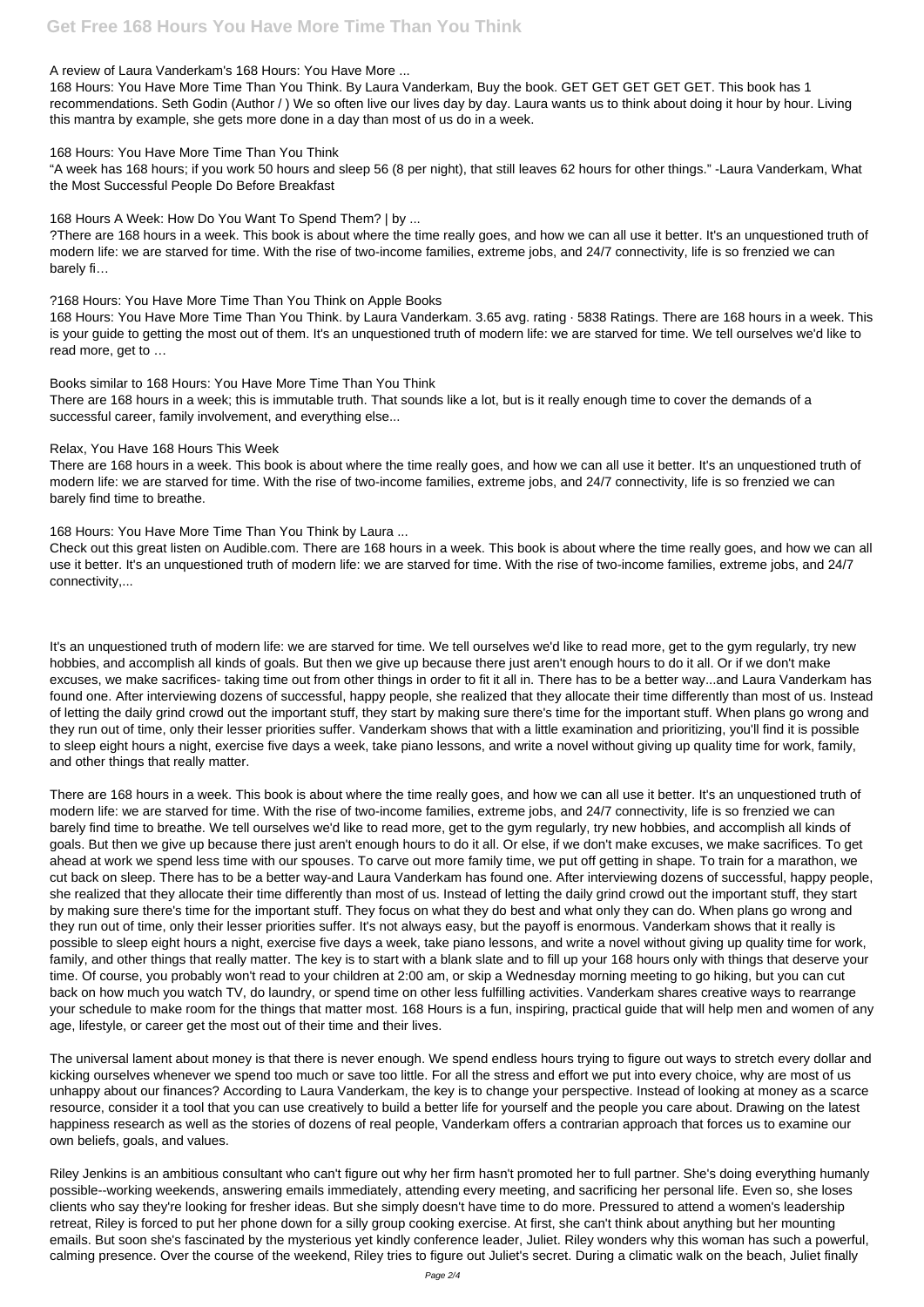explains how she's able to achieve so much with such little stress. Vanderkam applies everything she's learned about time-management and work-life balance to this charming and inspiring story.

"I well recall a conversation with an executive I hoped to interview about her astonishing productivity. I began our call with an assurance that I would not take much of her time. She laughed. 'Oh, I have all the time in the world,' she said." Most of us feel constantly behind, unsure how to escape feeling oppressed by busyness. Laura Vanderkam, unlike other time-management gurus, believes that in order to get more done, we must first feel like we have all the time in the world. Think about it: why haven't you trained for that 5K or read War and Peace? Probably because you feel beaten down by all the time you don't seem to have. In this book, Vanderkam reveals the seven counterintuitive principles the most time-free people have adopted. She teaches mindset shifts to help you feel calm on the busiest days and tools to help you get more done without feeling overwhelmed. You'll meet people such as... ? An elementary school principal who figured out how to spend more time mentoring teachers, and less time supervising the cafeteria ? An executive who builds lots of meeting-free space into his calendar, despite managing teams across multiple continents ? A CEO who does focused work in a Waffle House early in the morning, so he can keep an open door and a relaxed mindset all day ? An artist who overcame a creative block, and reached new heights of productivity, by being more gentle with herself, rather than more demanding The strategies in this book can help if your life feels out of control, but they can also help if you want to take your career, your relationships, and your personal happiness to the next level. Vanderkam has packed this book with insights from busy yet relaxed professionals, including "time makeovers" of people who are learning how to use these tools. Off the Clock can inspire the rest of us to create lives that are not only productive, but enjoyable in the moment.

Put your values first and focus on what matters most Despite our good intentions, many of us experience a chronic imbalance between the desire to live our values and the distractions and never-ending to-do lists that can get in the way. In Your 168: Finding Purpose and Satisfaction in a Values-Based Life, readers learn how to pursue a values-based life by identifying and committing to their values and priorities. The book is written by bestselling author Harry Kraemer, former Chairman and CEO of Baxter International and currently a professor of management and strategy at Northwestern University's Kellogg School of Management, where he was a Professor of the Year. Kraemer uses personal stories and insights from others to help readers discover the dissonance between what they say is most important and where they actually devote their time. This is an eye-opener for most people, uncovering the obstacles to leading a value-based life. In Your 168, you will learn how to make changes and build new habits that put your values first by: ? Using self-reflection to identify what matters most and become more aware of how you spend your time ? Re-evaluating priorities such as career, family, health, recreation, spirituality, and making a difference ? Avoiding unpleasant "surprises" and "hitting the brick wall" ? Experiencing better balance in real time amid shifting priorities—personally and professionally Fans of Kraemer's previous books on values-based leadership will embrace this new release - Your 168: Finding Purpose and Satisfaction in a Values-Based Life. The book provides actionable advice, filled with tips on how to live a life of meaning and experience a greater sense of purpose. Everyone will feel inspired to make lasting change. All of Harry's proceeds from the book sales are donated to the One Acre Fund in Africa.

Drawing on her 18 years of experience working remotely, plus original interviews with managers, employees, and free agents who've perfected their remote routines, Laura Vanderkam shares strategies for productivity, creativity, and health in the new corner office. How do you do great work while sitting near the same spot where you watch Netflix? How can you be responsive without losing the focus necessary for getting things done? How can you maintain and grow your network when you spend less time face to face? The key is to detach yourself from old ways of working and adopt new habits to match your new environment. Long before public health concerns pushed many of us indoors, some of the most successful people fueled their careers with carefully perfected work-from-home routines. Drawing on those profiles and her own insights, productivity expert and mother of five Laura Vanderkam reveals how to turn "being cooped up" into the ultimate career advantage. Her hacks include: • Manage by task, not time. Going to an office for 8 hours makes you feel like you've done something, even if you haven't. Remote workers should set 3-5 ambitious goals for each day and consider the work day done when these are crossed off. • Get the rhythm right. A well-planned day features time for focused work, interactive work, and rejuvenating breaks. In place of a commute, a consciously chosen shut down ritual keeps work from continuing all night. • Nurture connections. Wise remote workers can build broader and more effective networks than people sitting in the same cubicle five days a week. Whether you're an introvert or an extrovert, a self-starter or someone who prefers detailed directions, you can do your clearest thinking and deepest work at home--and have more energy left over to achieve personal goals or fuel bigger professional ambitions. In fact, soon you might find it hard to imagine working any other way.

\* Our summary is short, simple and pragmatic. It allows you to have the essential ideas of a big book in less than 30 minutes. \*As you read this summary, you will discover that we all have much more free time than we think. The 168 hours in the title refer to the number of hours in a week. \*You will also discover that : the feeling of being constantly overloaded actually comes from poor time management; the 168 hours in a week are more than enough time to devote to one's professional life, family and well-being; for a better use of time, we must focus on the important activities that are important to us and that allow us to grow; our obligations are not inevitable, but can be delegated or reduced to a minimum. \*In today's society, time is a precious resource that seems to be in short supply. The balance between professional and personal

life is sometimes difficult to find, and well-being suffers as a result. It is necessary to devote time to all our ambitions and fulfillment. They should be at the top of our priorities. In fact, each of us has much more time than we think: it's all about organization. \*Buy now the summary of this book for the modest price of a cup of coffee!

Everyone has an opinion, anecdote, or horror story about women and work. Now the acclaimed author of What the Most Successful People Do Before Breakfast shows how real working women with families are actually making the most of their time. "Having it all" has become the subject of countless books, articles, debates, and social media commentary, with passions running high in all directions. Many now believe this to be gospel truth: Any woman who wants to advance in a challenging career has to make huge sacrifices. She's unlikely to have a happy marriage, quality time with her kids (assuming she can have kids at all), a social life, hobbies, or even a decent night's sleep. But what if balancing work and family is actually not as hard as it's made out to be? What if all those tragic anecdotes ignore the women who quietly but consistently do just fine with the juggle? Instead of relying on scattered stories, time management expert Laura Vanderkam set out to add hard data to the debate. She collected hour-by-hour time logs from 1,001 days in the lives of women who make at least \$100,000 a year. And she found some surprising patterns in how these women spend the 168 hours that every one of us has each week. Overall, these women worked less and slept more than they assumed they did before they started tracking their time. They went jogging or to the gym, played with their children, scheduled date nights with their significant others, and had lunches with friends. They made time for the things that gave them pleasure and meaning, fitting the pieces together like tiles in a mosaic—without adhering to overly rigid schedules that would eliminate flexibility and spontaneity. Vanderkam shares specific strategies that her subjects use to make time for the things that really matter to them.